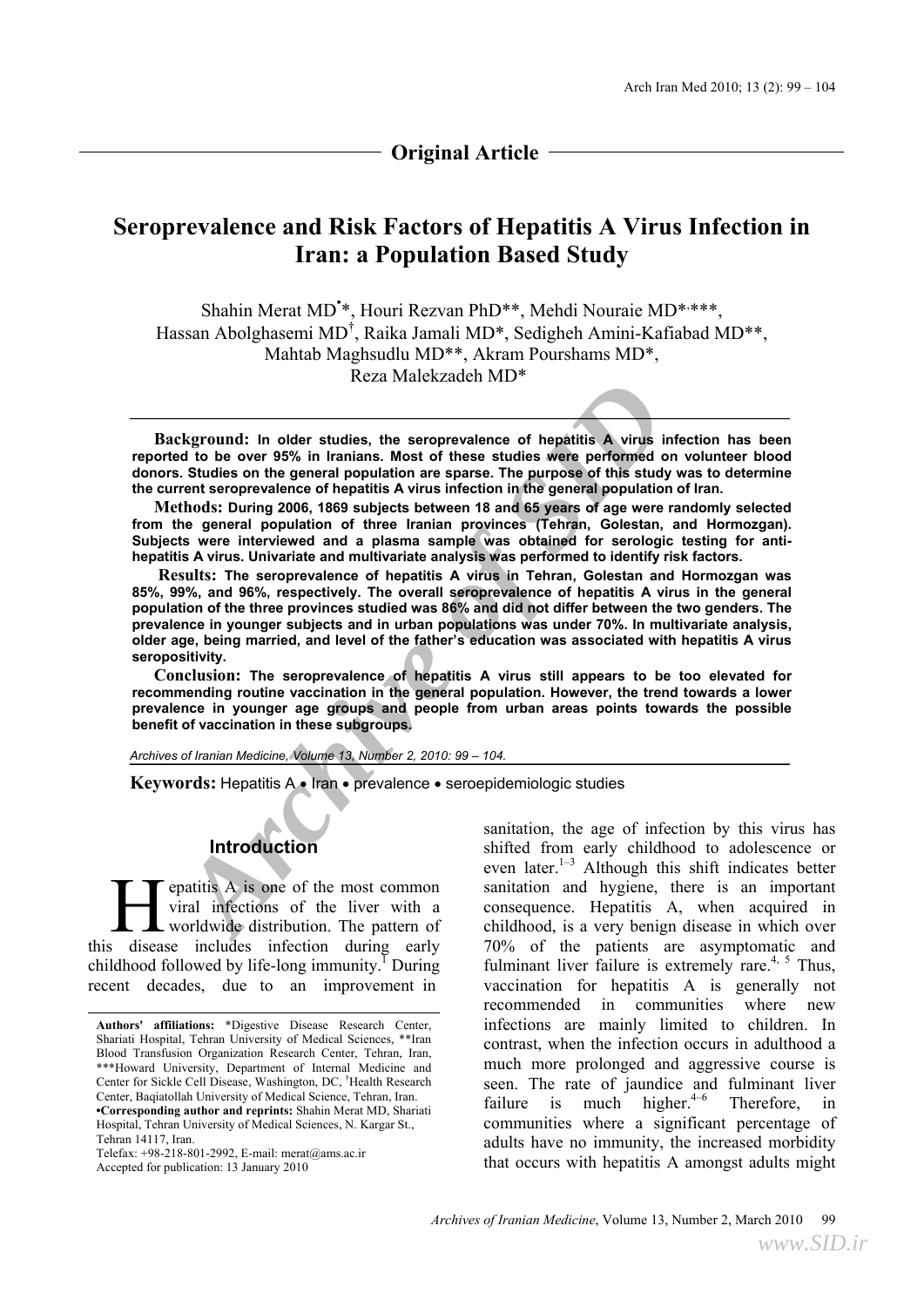justify vaccination, especially when travelling to an endemic area. 2

Despite the availability of a very effective and safe vaccine, prevention of hepatitis A virus (HAV) infection is still not on the health agenda of most developing countries based on the assumption that most individuals acquire natural immunity at an early age.

In Iran, a study in 1980 indicated that 95% of the blood donors had serologic markers of a previous infection with  $HAV^7$  Accordingly, routine vaccination against hepatitis A is not currently recommended in Iran. However the current status, especially in the general population, is uncertain. During the last few decades, Iran has witnessed a substantial improvement in the standard of living and general health, even in remote rural areas.<sup>8</sup> Thus we might expect an increase in the percent of adults susceptible to HAV.<sup>9</sup> Such an increased susceptibility, if of a large enough magnitude, might justify routine vaccination of children.

The aim of the following study is to investigate the current seroprevalence of HAV in the general population of Iran.

# **Patients and Methods**

#### **Study population**

**Example 19** That **Archive to the continue of the stress the continue of the system of the system of the system of the system and and anomy and general heath, we might expect to a sumple size of 2 and anomy and general hea** Subjects were selected from the general population of three Iranian provinces. The three provinces were Golestan in northeastern Iran, Tehran north-central Iran, and Hormozgan in southern Iran. We included only subjects of Iranian nationality that were permanent inhabitants of the household whose ages were between 18 and 65. Subjects not consenting to the study were excluded. Information about Iran and the three provinces studied is given in Table 1.

#### **Sampling and sample size**

The study was performed on sera collected during a larger study in 2006 which evaluated common liver disease in Iran. The original study was designed for diseases with an estimated prevalence as low as 0.5%, therefore a total number of 6583 subjects were enrolled by clustered random sampling. In the original study, 100 clusters were selected from each province. Each cluster included the first 20 or 25 eligible subjects who lived within a block of adjacent households. The first household of each cluster was randomly selected using postal or family registry codes. Plasma samples were obtained from each subject and a questionnaire including common risk factors was completed. Further details of the sampling methods and data collection can be found elsewhere. $10$ 

The estimate of HAV seroprevalence in Iran, according to previous studies, was  $95\%$ <sup>7,11</sup> A conservative sample size of 2000 was selected to estimate this rate with an alpha of 0.05. For our sample selection, we obtained the list of participants in the original study and chose 30% of this list by systematic random sampling. This method enabled us to overcome sampling bias.

## **Laboratory tests**

Serum samples from selected participants were transferred to the Iran Blood Transfusion Organization (IBTO) Research Center where they were tested for total anti-HAV (DiaPro Diagnostic Bioprobes srl, Milano, Italy).

#### **Statistical analysis**

The age specific prevalence of HAV infection was calculated in each province. For the entire population, the prevalence of HAV infection was calculated using a weighted average proportional to the population size in each province. Weighted logistic regression was used to calculate the effect of potential risk factors on HAV prevalence. A weighted multivariate logistic regression model was used on the pooled data of Tehran and Hormozgan provinces in order to measure the independent effect of risk factors. Golestan was not included in this model since data on risk factors were missing for too many subjects in this province. In this analysis, data was weighted according to the proportion of rural and urban

**Table 1.** Census information on the three Iranian provinces studied\*

|           | Area<br>(km <sup>2)</sup> | <b>Population</b> | Percent<br>urban | Percent<br>male | Literacy                 |
|-----------|---------------------------|-------------------|------------------|-----------------|--------------------------|
| Iran      | 1,648,195                 | 70.495.782        | 68.5%            | 50.9%           | 84.0%                    |
| Tehran    | 18.814                    | 13,422,366        | 91.3%            | 51.4%           | 91.3%                    |
| Hormozgan | 70.697                    | .403.674          | $47.1\%$         | 51.7%           | 82.4%                    |
| Golestan  | 20.367                    | 1.617.087         | 49.2%            | 49.7%           | 82.1%<br>$\overline{10}$ |

\***Source:** Iran National Population and Housing Census, 2006; http://www.sci.org.ir/portal/faces/public/sci\_en, reproduced from Merat et al.<sup>10</sup>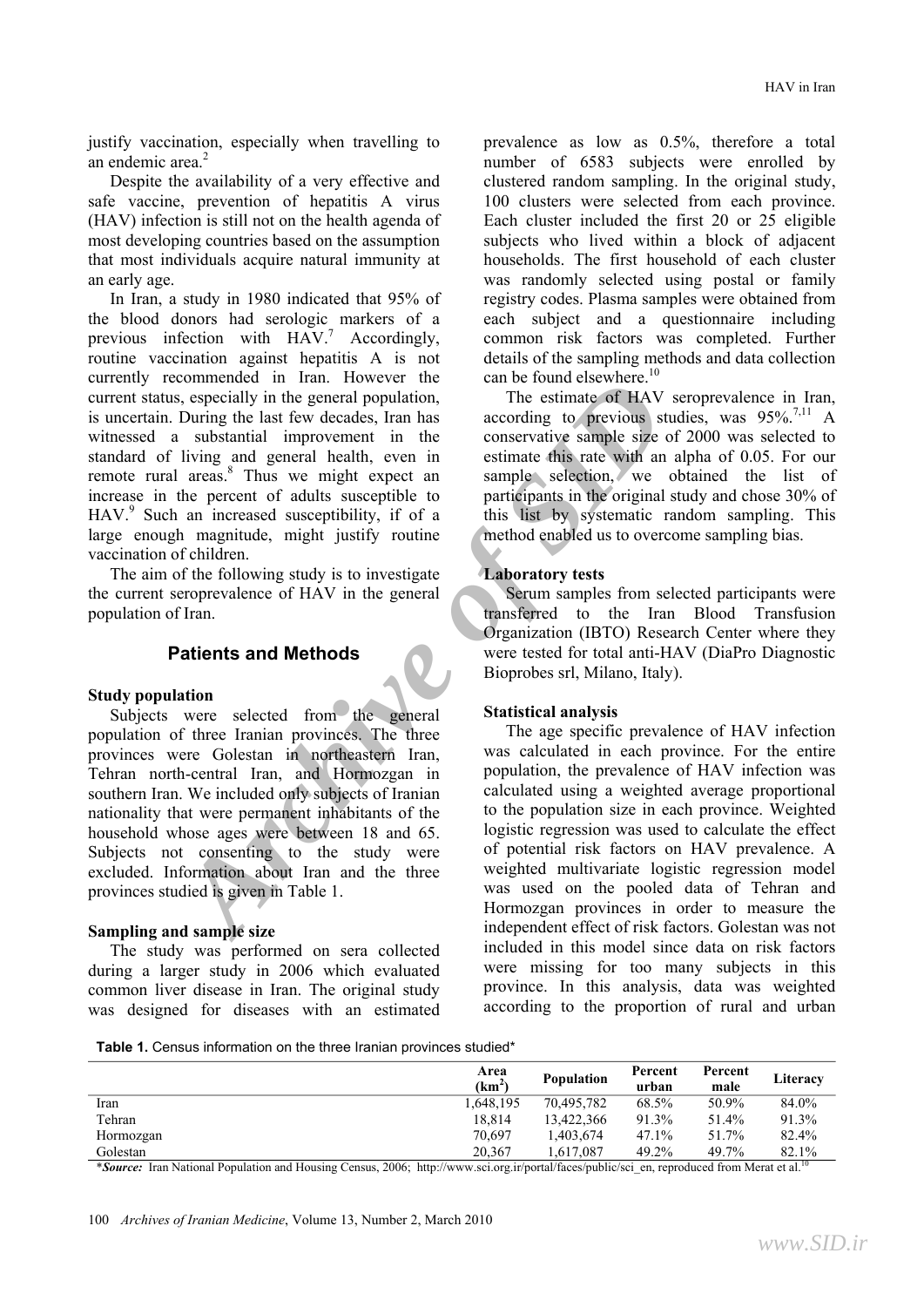population within each province. In all analyses, the 95% confidence interval was adjusted for clustered sampling with cluster as the primary sampling unit. Analyses were done by STATA 10.0 (StatCorp, College Station, TX).

## **Ethics**

Data was saved with no reference to subjects' names. Written and informed consent was obtained from all subjects. The study protocol and consent forms were approved by the Institutional Review Board of the Digestive Disease Research Center, Tehran University of Medical Sciences.

#### **Results**

increased by age and reached a plateau close to 100% near age 40.

In univariate analysis, factors associated with anti-HAV included: living in a rural area, not living in Tehran, older age, married, a history of traditional phlebotomy (cupping), and less education of the subject, mother, or father (Table 4). In the multivariate analysis increased age, less father's education, and being married remained significant (Table 5). Risk-factor data for Golestan was not collected, thus this province has been excluded from most of the analyses in Tables 4 and 5.

# **Discussion**

| I eman University of Medical Sciences. |                                                                                                                                                                                                                                                                                                                                                               | $1$ ables $4$ ally $3$ .            |                     |                      |                                                                                                                                                                                                                                                                                                                                                                                    |  |
|----------------------------------------|---------------------------------------------------------------------------------------------------------------------------------------------------------------------------------------------------------------------------------------------------------------------------------------------------------------------------------------------------------------|-------------------------------------|---------------------|----------------------|------------------------------------------------------------------------------------------------------------------------------------------------------------------------------------------------------------------------------------------------------------------------------------------------------------------------------------------------------------------------------------|--|
| <b>Results</b>                         |                                                                                                                                                                                                                                                                                                                                                               |                                     | <b>Discussion</b>   |                      |                                                                                                                                                                                                                                                                                                                                                                                    |  |
| in Table 2.                            | A total of 1869 serum samples were studied.<br>The characteristics of the study population and the<br>proportion selected from each province are detailed<br>Table 2. Characteristics of participants                                                                                                                                                         |                                     |                     |                      | HAV is highly prevalent in the Iranian<br>population. Previous reports, mostly based on<br>healthy blood donors, report a rate of 95% or more                                                                                                                                                                                                                                      |  |
|                                        | <b>Subjects</b><br>interviewed                                                                                                                                                                                                                                                                                                                                | <b>Samples randomly</b><br>selected | <b>Percent</b> male | <b>Percent rural</b> | Mean age $\pm SD$ (yr)                                                                                                                                                                                                                                                                                                                                                             |  |
| <b>Tehran</b>                          | 2561                                                                                                                                                                                                                                                                                                                                                          | 791                                 | 39.7%               | 2.7%                 | $35.3 \pm 13.3$                                                                                                                                                                                                                                                                                                                                                                    |  |
| Hormozgan                              | 1987                                                                                                                                                                                                                                                                                                                                                          | 453                                 | 43.3%               | $0\%$                | $33.4 \pm 11.6$                                                                                                                                                                                                                                                                                                                                                                    |  |
| Golestan                               | 2035                                                                                                                                                                                                                                                                                                                                                          | 625                                 | 34.1%               | 37.6%                | $40.9 \pm 12.9$                                                                                                                                                                                                                                                                                                                                                                    |  |
| <b>Total</b>                           | 6583                                                                                                                                                                                                                                                                                                                                                          | 1869                                | 38.7%               | 13.7%                | $36.7 \pm 13.1$                                                                                                                                                                                                                                                                                                                                                                    |  |
| (Table 3).                             | The prevalence of anti-HAV in the three<br>provinces ranged from 85% in Tehran to 99% in<br>Golestan. There was no significant difference<br>between the two sexes. After adjusting for the<br>population of each province, the overall<br>seroprevalence of anti-HAV for Iran was 86%<br>Table 3. The prevalence of positive anti-HAV in the three provinces |                                     |                     |                      | in adults. <sup>7,11</sup> We have observed a slightly less<br>seroprevalence of 86% almost 20 years later.<br>Although our data has been collected from only<br>three provinces, in the absence of better data, it is<br>currently the best estimate for the seroprevalence<br>of HAV in the Iranian general population. In<br>agreement with our findings, a recent study on the |  |
|                                        | Tehran                                                                                                                                                                                                                                                                                                                                                        | Hormozgan                           |                     | Golestan             | Total*                                                                                                                                                                                                                                                                                                                                                                             |  |
| <b>HAV-AB</b>                          | 85%                                                                                                                                                                                                                                                                                                                                                           | 96%                                 |                     | 99%                  | 86%                                                                                                                                                                                                                                                                                                                                                                                |  |
| Male                                   | 85%                                                                                                                                                                                                                                                                                                                                                           | 95%                                 |                     | 100%                 | 86%                                                                                                                                                                                                                                                                                                                                                                                |  |
| Female                                 | 85%                                                                                                                                                                                                                                                                                                                                                           | 97%                                 |                     | 99%                  | 86%                                                                                                                                                                                                                                                                                                                                                                                |  |
|                                        | *Totals adjusted for population of provinces                                                                                                                                                                                                                                                                                                                  |                                     |                     |                      |                                                                                                                                                                                                                                                                                                                                                                                    |  |
|                                        | We observed that in Golestan province, the                                                                                                                                                                                                                                                                                                                    |                                     |                     |                      | prevalence of anti-HAV in healthy blood donors                                                                                                                                                                                                                                                                                                                                     |  |

**Table 3.** The prevalence of positive anti-HAV in the three provinces

|               | `ehran | Hormozgan | Golestan | Total* |
|---------------|--------|-----------|----------|--------|
| <b>HAV-AB</b> | 85%    | 96%       | 99%      | 86%    |
| Male          | 85%    | 95%       | 100%     | 86%    |
| Female        | 85%    | 97%       | 99%      | 86%    |

We observed that in Golestan province, the prevalence of anti-HAV approximated 100% with almost no variation by age; whereas in Tehran, the younger age groups had a significantly less prevalence (Figure 1A). Similarly, all age groups in the rural population were virtually 100% anti HAV positive, whereas in the urban population, the younger age groups showed less prevalence (Figure 1B). The aggregated age-specific prevalence for the study population is depicted in Figure 1C. It is seen that in both males and females, the rate of HAV seropositivity rapidly prevalence of anti-HAV in healthy blood donors has reported exactly the same figure of  $86\%$ <sup>12</sup> This change might be related to the improvement in living conditions which has occurred in Iran during recent decades. 8 The improvement is most visible in younger subjects who live in urban areas where the prevalence is close to 65%. We did not study subjects younger than 18 years old, but in a study on children referring to pediatric hospitals in Tehran; the observed trend of a lesser prevalence in younger subjects continues to rates as low as  $26\%$  for children aged  $10 - 15$  and  $21\%$  for those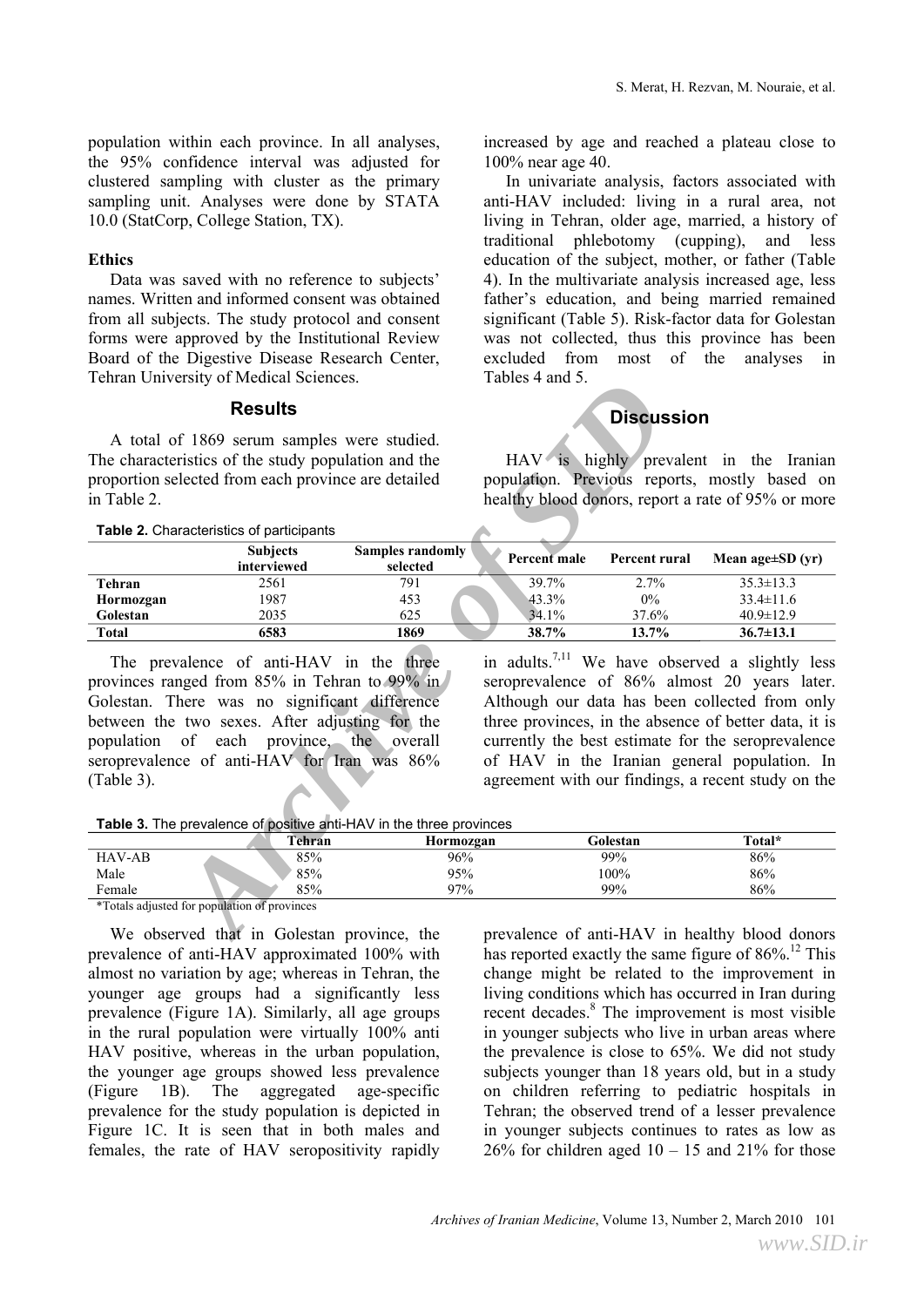

**Figure 1.** Age-specific prevalence of HAV infection: **A**) by province, **B**) by location, and **C**) by sex

younger than  $10^{13}$ 

In multivariate analysis, father's education was found to be a negative predictor of anti-HAV (Table 5). A high prevalence of HAV has been frequently viewed as a marker of poor hygiene or socioeconomic status. $1,9,14$  It would be conceivable that higher education levels of the father (and family) would lead to better socioeconomic status, better observation of sanitation, and subsequently, less chance of exposure to HAV. Another surrogate marker of poor general hygiene is infection with *Helicobacter pylori* (HP).<sup>15,16</sup> Interestingly, a recent study on the seroprevalence of HP in Tehran has similarly observed that better family education is associated with less prevalence of HP infection.<sup>17</sup> Similar patterns of spread for HP and HAV have been previously reported, $18$ although conflicting reports  $exist.<sup>19</sup>$ 

Another finding in our study was that married subjects had a significantly higher rate of HAV seropositivity. Previous studies from Iran have not studied or reported such an association. This finding might be explained by the fact that married subjects in Iran typically have a larger number of social and household contacts and are therefore, probably more exposed to HAV.

We also observed significant differences between the three provinces studied. The lowest

seroprevalence was observed in Tehran, the capital, and the highest in Golestan, with a more traditional life style. 8 Such differences in seroprevalence might well be attributed to the vast variations in living conditions and ethnicity.

It should be noted that we had no samples from the rural area of Hormozgan. Thus the reported numbers only represent the urban population of this province. The rate for the rural populations of Tehran and Golestan were both 100%. If we assume the same for rural Hormozgan, considering the ratio of rural population, we can presume a total seroprevalence of approximately 98% for this province which is quite close to Golestan. The socioeconomic development of Golestan and Hormozgan are roughly comparable.

Making decisions for controlling HAV and providing a national vaccination guideline is a complex process which depends on many variables including disease burden, feasibility, costeffectiveness, and vaccine efficacy, among others.20 The age at which vaccination should be performed and whether or not serologic testing is done before vaccination are questions which need to be addressed. $^{21}$  Universal vaccination of young children  $(2 - 4$  years old) is probably the most effective strategy, but at the same time, the most expensive.<sup>22</sup> Furthermore, there are concerns that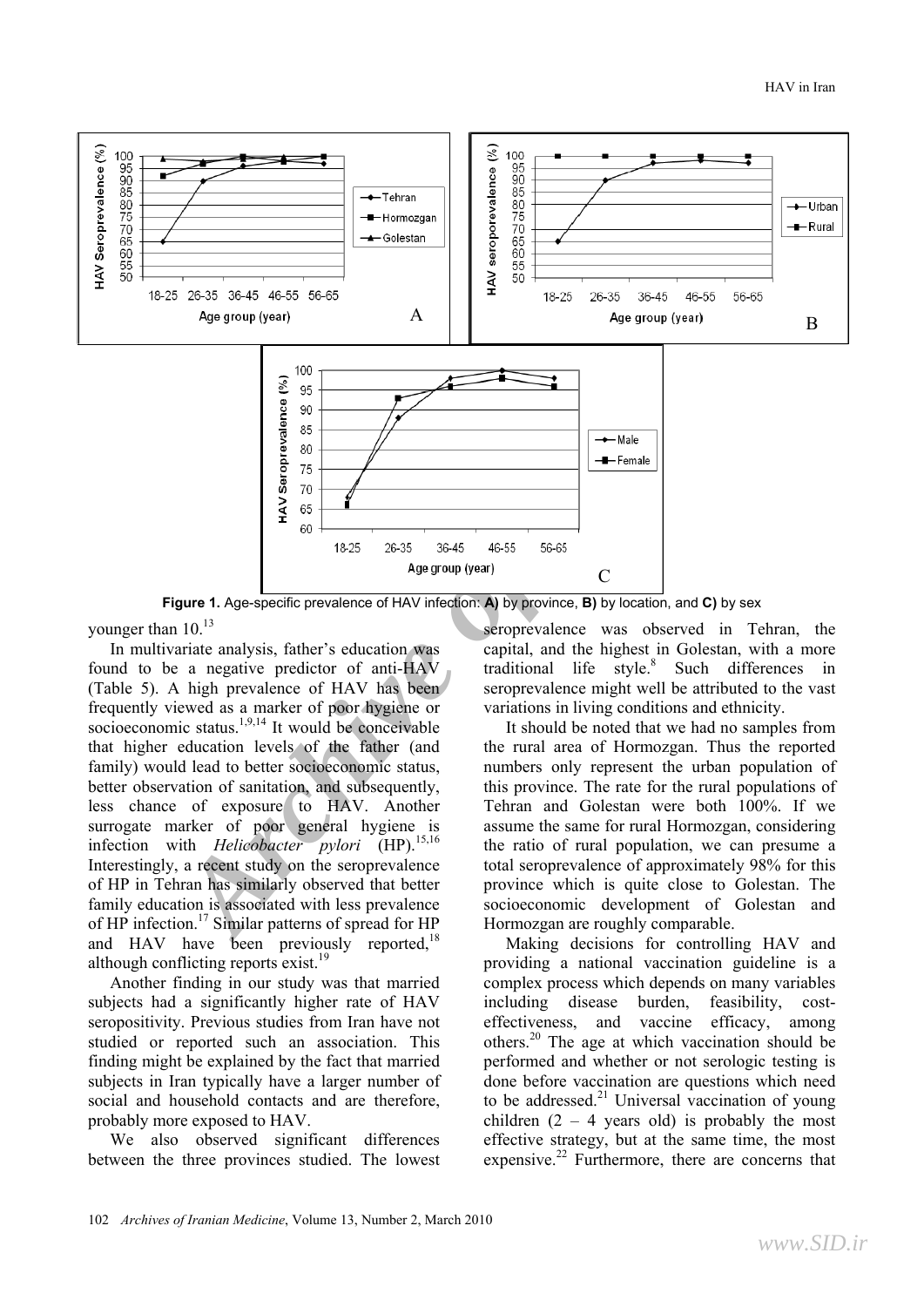|                                                                 | <b>Anti-HAV</b> positive |                                                      |         |  |
|-----------------------------------------------------------------|--------------------------|------------------------------------------------------|---------|--|
|                                                                 | Number (%)               | Odds ratio (95%CI)                                   | P-value |  |
| Province                                                        |                          |                                                      |         |  |
| Tehran                                                          | 674 (85%)                | 1                                                    |         |  |
| Hormozgan                                                       | 437 (96%)                | $4.7(2.8-8.1)$                                       | < 0.001 |  |
| Golestan                                                        | 621 (100%)               | $26.9(9.9-73.4)$                                     | < 0.001 |  |
| Gender                                                          |                          |                                                      |         |  |
| Female                                                          | 1064(86%)                | $\mathbf{1}$                                         |         |  |
| Male                                                            | 668 (86%)                | $1(0.7-1.5)$                                         | 0.9     |  |
| Location                                                        |                          |                                                      |         |  |
| Urban                                                           | 1476 (86%)               | NA                                                   |         |  |
| Rural                                                           | 256 (100%)               | NA                                                   | < 0.001 |  |
| Age group (years)                                               |                          |                                                      |         |  |
| $18 - 29$                                                       | 573 (73%)                | 1                                                    |         |  |
| 30–45                                                           | 644 (94%)                | $5.7(3.4 - 9.5)$                                     | < 0.001 |  |
| $46 - 65$                                                       | 515 (98%)                | $20.1(7.4 - 54.9)$                                   | < 0.001 |  |
| Education*                                                      |                          |                                                      |         |  |
| $<$ 5 years                                                     | 354 (98%)                | 1                                                    |         |  |
| $5-12$ years                                                    | 587 (83%)                | $0.08(0.02 - 0.25)$                                  | < 0.001 |  |
| $>$ 12 years                                                    | 155 (77%)                | $0.05(0.02 - 0.18)$                                  | < 0.001 |  |
| Marital status*                                                 |                          |                                                      |         |  |
| Unmarried                                                       | 248 (64%)                | 1                                                    | < 0.001 |  |
| Married<br>Traditional phlebotomy*                              | 863 (94%)                | $8.4(5.5-13.0)$                                      |         |  |
| No                                                              | 998 (84%)                | $\mathbf{1}$                                         |         |  |
| Yes                                                             | 110 (94%)                | $2.9(1.3-6.4)$                                       | 0.008   |  |
| Father's education*                                             |                          |                                                      |         |  |
| $<$ 5 years                                                     | 862 (93%)                |                                                      |         |  |
| 5-12 years                                                      | 213 (72%)                | $0.19(0.12 - 0.29)$                                  | < 0.001 |  |
| $> 12$ years                                                    | 33 (50%)                 | $0.08(0.04 - 0.15)$                                  | < 0.001 |  |
| Mother's education*                                             |                          |                                                      |         |  |
| $<$ 5 years                                                     | 934 (93%)                |                                                      |         |  |
| $5-12$ years                                                    | 160 (66%)                | $0.15(0.10-0.24)$                                    | < 0.001 |  |
| $> 12$ years                                                    | $\overline{11}$ (44%)    | $0.06(0.02 - 0.18)$                                  | < 0.001 |  |
| passive immunity induced at this age might not last             |                          | We conclude that although it is obvious that         |         |  |
| adulthood where it is most needed.<br>into                      |                          | Iran is experiencing a shift in the epidemiology of  |         |  |
| Vaccination of older children $(12 - 16$ year olds) is          |                          | HAV infection, the seroprevalence is still very      |         |  |
|                                                                 |                          |                                                      |         |  |
| another option. Depending on the epidemiology of                |                          | high. In rural or recently established urban areas   |         |  |
| HAV in the community in question, many children                 |                          | that have more important health priorities,          |         |  |
| may have acquired natural immunity by this age.                 |                          | vaccination against HAV might not be warranted,      |         |  |
| Thus, prior serologic testing might reduce costs. <sup>22</sup> |                          | especially for the older population. But in the      |         |  |
| The HAV seroprevalence of 86% which we have                     |                          | urban population, especially in large cities such as |         |  |
| observed in this study is still high and might not              |                          | Tehran, vaccination might be recommended for         |         |  |
| universal<br>justify<br>vaccination                             |                          |                                                      |         |  |
| $\mathbf{a}$                                                    | program.                 | children or selected adult subjects and should be    |         |  |
| Nevertheless, it does indicate an increase in the               |                          | available in health centers.                         |         |  |

**Table 4.** Risk factors associated with HAV infection in univariate analysis

passive immunity induced at this age might not last into adulthood where it is most needed. Vaccination of older children  $(12 - 16$  year olds) is another option. Depending on the epidemiology of HAV in the community in question, many children may have acquired natural immunity by this age. Thus, prior serologic testing might reduce costs.<sup>2</sup> The HAV seroprevalence of 86% which we have observed in this study is still high and might not justify a universal vaccination program. Nevertheless, it does indicate an increase in the number of susceptible subjects, especially in the younger urban population.

## **Conflict of interest statement**

No competing interest declared.

**Table 5.** Risk factors associated with anti-HAV in multivariate analysis\*

|                         | <b>OR (95% CI)</b> | <i>P</i> -value |
|-------------------------|--------------------|-----------------|
| Age (for each 10 years) | $2.2(1.5-3.3)$     | < 0.001         |
| Hormozgan vs. Tehran    | $5.1(2.9-8.9)$     | < 0.001         |
| Father's Education      |                    |                 |
| $\leq$ years            |                    |                 |
| $5-12$ years            | $0.4(0.2-0.6)$     | < 0.001         |
| $>12$ years             | $0.15(0.07-0.33)$  | < 0.001         |
| Being married           | $2.1(1.2-3.7)$     | 0.008           |

Variables entered into model: age, province, personal education, father's education, mother's education, marital status, traditional phlebotomy